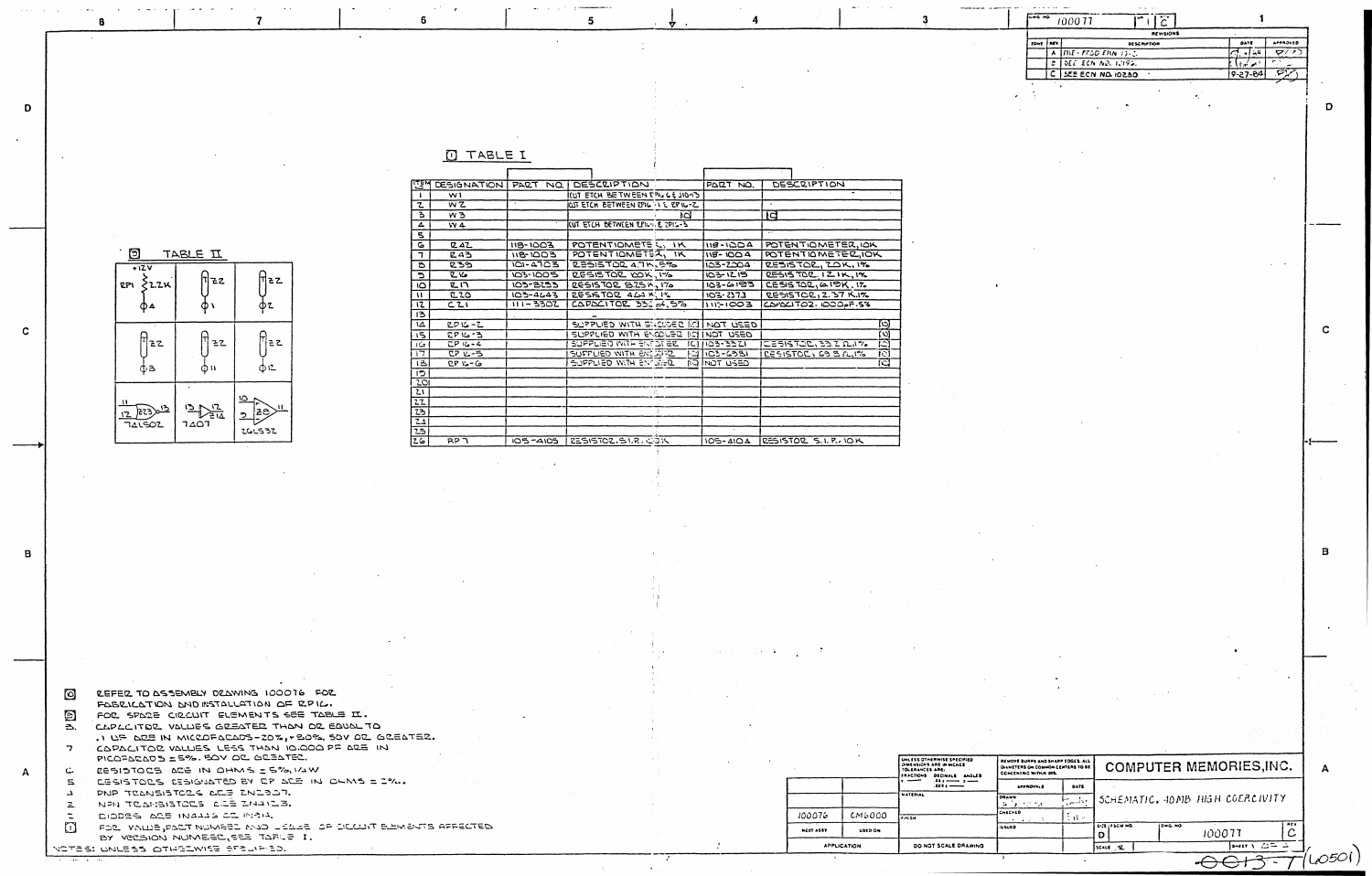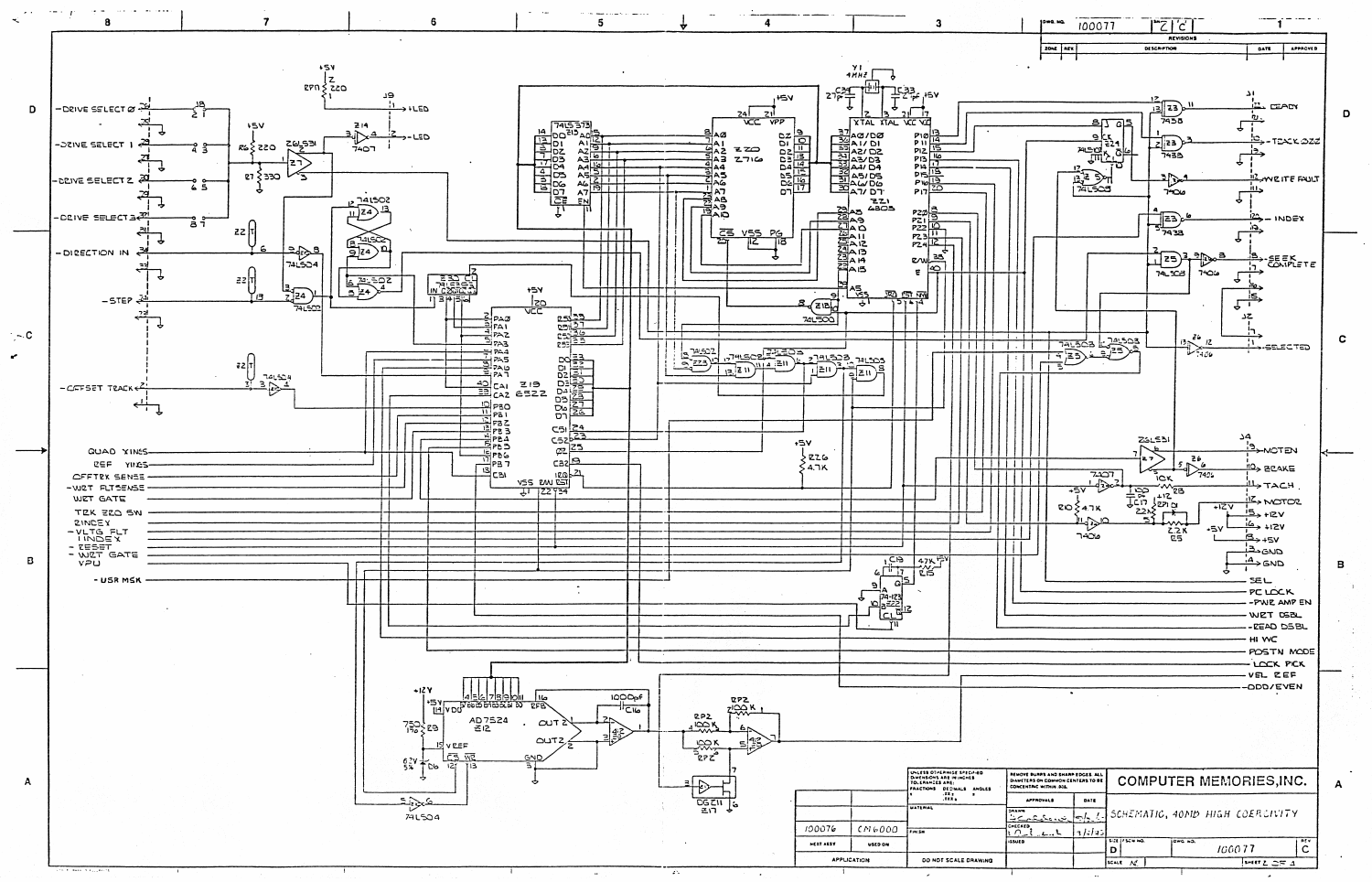

100077  $\overline{S}$   $\overline{C}$ REVISIONS **DESCRIPTION** DATE | APPROVED D  $\mathbf{c}$ ٩ **ES INPUT** appropre **GOURD VINGS** REF. YINGS OFFTEK SENSE E F TEK ZED SW **USEMSK**  $1$ INDEX **ZINDEX** -USRMSK  $\overline{B}$ **COMPUTER MEMORIES, INC.**  $\mathbf{A}$ DATE SCHEMATIC, 40MB HIGH COERCIVITY  $\overline{c}$ 100077  $\mathsf{D}$  $\overline{3073}$ SCALE  $N\!\!\!\perp$